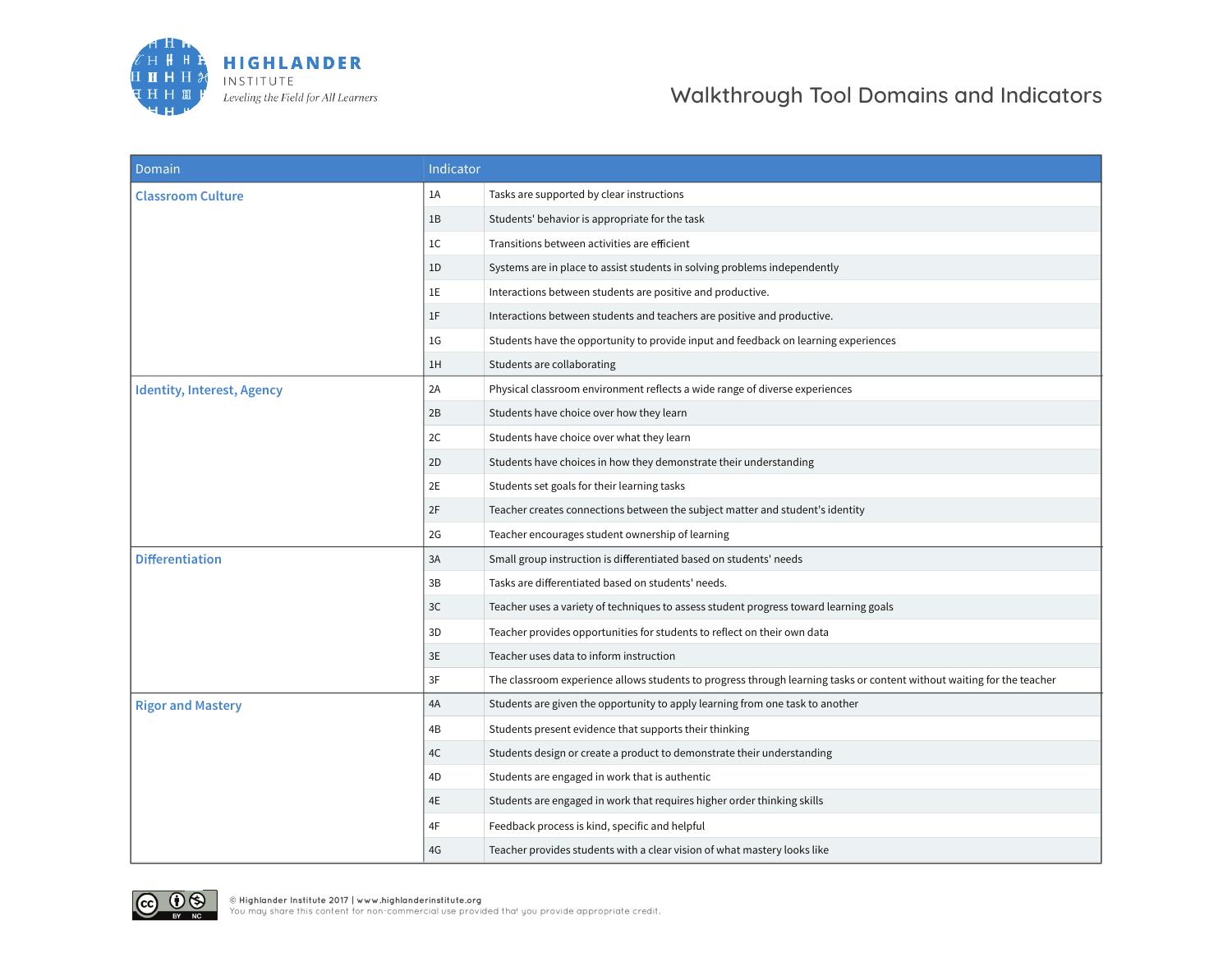

| Domain                   | Indicator      |                                                                                        |                                                              | <b>Look For</b>                                                                                                                                                                                                                                                                                                                                                                                                                                                                                                                                                           |  |  |
|--------------------------|----------------|----------------------------------------------------------------------------------------|--------------------------------------------------------------|---------------------------------------------------------------------------------------------------------------------------------------------------------------------------------------------------------------------------------------------------------------------------------------------------------------------------------------------------------------------------------------------------------------------------------------------------------------------------------------------------------------------------------------------------------------------------|--|--|
| <b>Classroom Culture</b> | 1A             | Tasks are supported by clear instructions                                              | 1A.1<br>1A.2<br>1A.3<br>1A.4<br>1A.5                         | Each station or task has clear instructions posted<br>Instructions are accessible to students of all languages and reading abilities represented in the classroom<br>Instructions are concise with few grammatical errors<br>Instructions reach a variety of learning modalities (e.g., in words, pictures, read aloud)<br>Students can complete the task based on the instructions given                                                                                                                                                                                 |  |  |
|                          | 1B             | Students' behavior is appropriate for the task                                         | 1A.6<br>1B.1<br>1B.2<br>1B.3<br>1B.4                         | Other Evidence of Indicator<br>Teacher provides students with visuals that help them monitor their own behavior<br>Student behavior is consistent with expressed expectations for a task (e.g., volume level, engagement level, what we should see, anchor chart)<br>Students are working consistently on assigned tasks<br>Other Evidence of Indicator                                                                                                                                                                                                                   |  |  |
|                          | 1 <sup>C</sup> | Transitions between activities are efficient                                           | 1C.1<br>1C.2<br>1C.3<br>1C.4                                 | Teacher provides students with visual and auditory cues about where, when, and how they should move<br>Students transition from task to task safely and efficiently (as instructed)<br>Teacher provides tools that help students manage time (e.g., stopwatch, time warning)<br>Other Evidence of Indicator                                                                                                                                                                                                                                                               |  |  |
|                          | 1D             | Systems are in place to assist students in solving problems independently              | 1D.1<br>1D.2<br>1D.3<br>1D.4<br>1D.5<br>1D.6                 | Students have a method to follow if a problem arises (e.g., re-read directions, ask a neighbor, ask a teacher, parking lot)<br>Students can use instructions to solve problems<br>Visuals in classroom support systems in place<br>Systems are student-friendly and easily accessed (e.g., labeled accessible areas/bins for materials)<br>Students play a role in the running of classroom logistics<br>Other Evidence of Indicator                                                                                                                                      |  |  |
|                          | 1E             | Interactions between students are positive and productive                              | 1E.1<br>1E.2<br>1E.3<br>1E.4<br>1E.5<br>1E.6<br>1E.7<br>1E.8 | Students communicate using positive language and a level tone with each other<br>Students adhere to classroom rules and expectations with respect to each other<br>Students utilize accountable talk stems with each other<br>Students help each other<br>Students do not interrupt when peers are speaking<br>Teacher facilitates problem solving between students<br>Teacher models and reinforces positive and productive interactions<br>Other Evidence of Indicator                                                                                                  |  |  |
|                          | 1F             | Interactions between students and teachers are positive and productive                 | 1F.1<br>1F.2<br>1F.3<br>1F.4<br>1F.5<br>1F.6<br>1F.7<br>1F.8 | The teacher communicates with students using positive language and a level tone<br>Teacher reinforces classroom rules and expectations<br>Teacher adheres to classroom rules and expectations<br>Students communicate with the teacher using positive language and a level tone<br>Students adhere to classroom rules and expectations with respect to the teacher<br>Students positive interactions with adults are recognized and reinforced<br>Teacher fosters an environment where failure is embraced as part of the learning process<br>Other Evidence of Indicator |  |  |
|                          | 1G             | Students have the opportunity to provide input and feedback on learning<br>experiences | 1G.1<br>1G.2<br>1G.3<br>1G.4                                 | Students have opportunities to provide feedback throughout the class period<br>Teacher uses student feedback to inform their practice<br>Teacher uses a portion of the class period to debrief the lesson experience with students<br>Other Evidence of Indicator                                                                                                                                                                                                                                                                                                         |  |  |
|                          | 1H             | Students are collaborating                                                             | 1H.1<br>1H.2<br>1H.3<br>1H.4<br>1H.5<br>1H.6                 | Teacher provides opportunites for students to share roles and responsibilities to complete work<br>Teacher creates accountability systems for all types of roles/responsibilities (e.g., check list, posters, protocols)<br>Teacher models and debriefs around metacognitive skills and traits involved in collaboration<br>Students are engaging in meaningful collaboration<br>Students collaborate with an equitable division of work and effort<br>Other Evidence of Indicator                                                                                        |  |  |

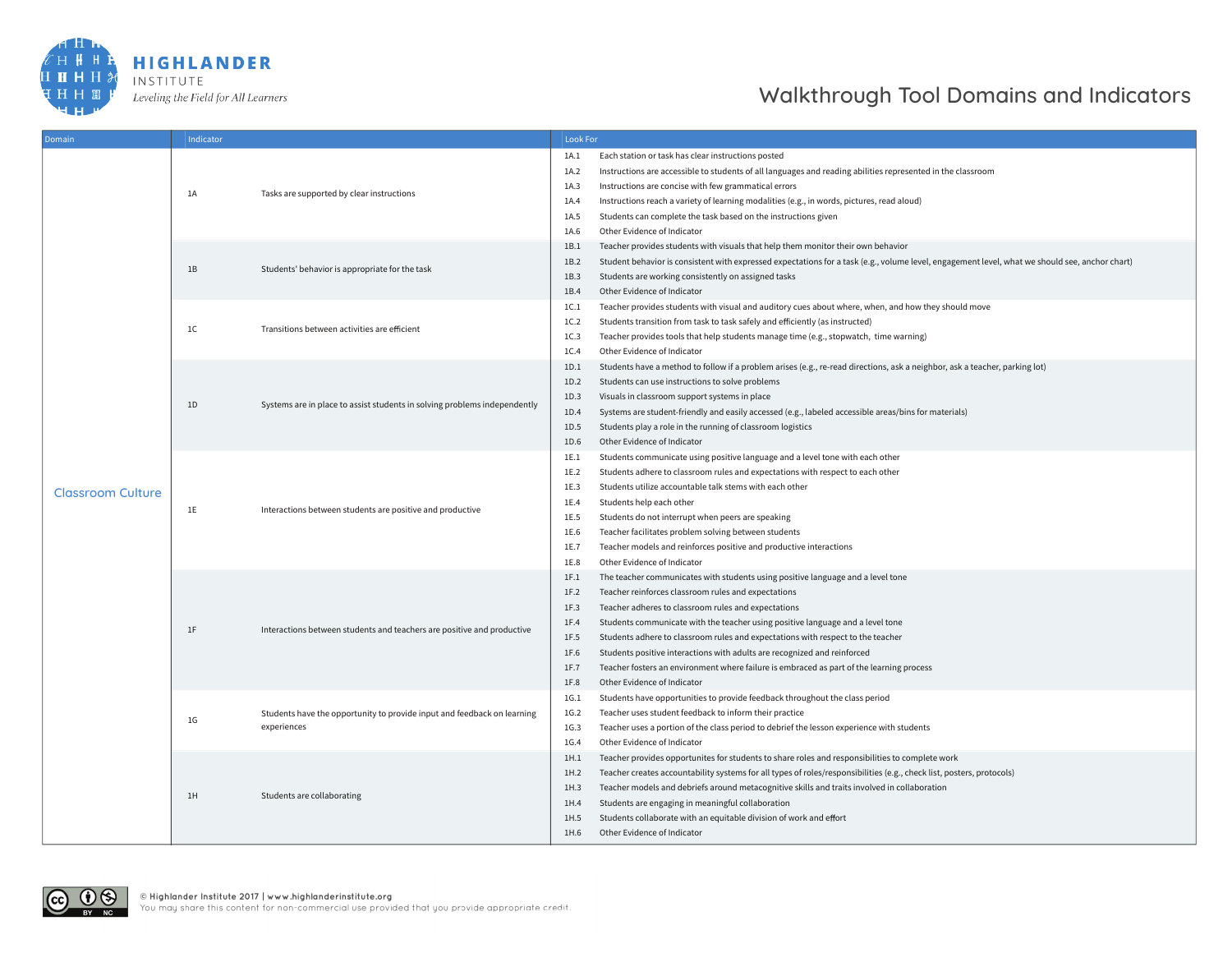

| Domain                 | Indicator                                                                         | <b>Look For</b>                                                                                                                                            |
|------------------------|-----------------------------------------------------------------------------------|------------------------------------------------------------------------------------------------------------------------------------------------------------|
|                        |                                                                                   | Space is inclusive of students' identities and needs (mirrors)<br>2A.1                                                                                     |
|                        |                                                                                   | Space includes materials and content that are reflective of a wide range of diverse experiences (windows)<br>2A.2                                          |
|                        | 2A Physical classroom environment reflects a wide range of diverse experiences    | Students' personal artifacts and work are reflected in the classroom<br>2A.3                                                                               |
|                        |                                                                                   | Other Evidence of Indicator<br>2A.4                                                                                                                        |
|                        |                                                                                   | Teacher gives students a choice of multiple modalities for learning a concept (e.g., video, slide deck, website to explore)<br>2B.1                        |
|                        | 2B Students have choice over how they learn                                       | Teacher provides students with opportunities that allow choice over when to do each task (e.g., choiceboard, playlist)<br>2B.2                             |
|                        |                                                                                   | Other Evidence of Indicator<br>2B.3                                                                                                                        |
|                        |                                                                                   | 2C.1<br>Students can choose their own topic for a project or task                                                                                          |
|                        | 2C Students have choice over what they learn                                      | Students can ask and then answer their own questions or work to solve a self-identified problem<br>2C.2                                                    |
|                        |                                                                                   | 2C.3<br>Other Evidence of Indicator                                                                                                                        |
|                        |                                                                                   | 2D.1<br>Students can choose to demonstrate their understanding from a variety of equally rigorous tasks                                                    |
|                        |                                                                                   | 2D.2<br>Teacher designs rubrics/scales for a single skill that can allow for a range of student products                                                   |
| Identity, Interest,    | 2D Students have choices in how they demonstrate their understanding              | Teacher designs tasks that encourage students to show mastery in a variety of ways<br>2D.3                                                                 |
| Agency                 |                                                                                   | Other Evidence of Indicator<br>2D.4                                                                                                                        |
|                        |                                                                                   | Students set and articulate goals<br>2E.1                                                                                                                  |
|                        | 2E Students set goals for their learning tasks                                    | 2E.2<br>Students reflect on progress towards goals                                                                                                         |
|                        |                                                                                   | Other Evidence of Indicator<br>2E.3                                                                                                                        |
|                        |                                                                                   | Teacher collects rich data on students (e.g., surveys, student conferences, family interviews)<br>2F.1                                                     |
|                        |                                                                                   | Teacher uses knowledge of students' identities (e.g., individual, social) to activate prior knowledge or select resources<br>2F.2                          |
|                        | 2F Teacher creates connections between the subject matter and student's identity  | Students have space (e.g., physical, emotional) to share their identities/experiences<br>2F.3                                                              |
|                        |                                                                                   | Other Evidence of Indicator<br>2F.4                                                                                                                        |
|                        |                                                                                   | 2G.1<br>Teacher provides opportunites for students to assess their own learning (e.g., reflection, journal)                                                |
|                        | 2G Teacher encourages student ownership of learning                               | Teacher provides opportunites for students to analyze and interpret ideas from multiple perspectives<br>2G.2                                               |
|                        |                                                                                   | Other Evidence of Indicator<br>2G.3                                                                                                                        |
|                        | Small group instruction is differentiated based on students' needs<br>3A          | Data is used to inform student groupings<br>3A.1                                                                                                           |
|                        |                                                                                   | Teacher varies content by group or individual<br>3A.2                                                                                                      |
|                        |                                                                                   | Teacher varies delivery (instructional strategies) by group or individual<br>3A.3                                                                          |
|                        |                                                                                   | Other Evidence of Indicator<br>3A.4                                                                                                                        |
|                        |                                                                                   | Scaffolds are in place to support students as needed (e.g., sentence stems, math references)<br>3B.1                                                       |
|                        |                                                                                   | Student tasks are varied by content for group or individual (degree of dificulty)<br>3B.2                                                                  |
|                        | Tasks are differentiated based on students' needs<br>3B                           | 3B.3<br>Student tasks are varied by process for group or individual (e.g., highlighting words, manipulatives vs. numbers)                                  |
|                        |                                                                                   | Other Evidence of Indicator<br>3B.4                                                                                                                        |
|                        |                                                                                   | Teacher uses formative assessment to track student achievement in assigned tasks (e.g., exit tickets)<br>3C.1                                              |
|                        | Teacher uses a variety of techniques to assess student progress toward            | 3C.2<br>Formative assessment is directly linked to learning goals/content                                                                                  |
|                        | 3C<br>learning goals                                                              | Teacher uses informal assesments (e.g., fist to five, checklists) to track student understanding<br>3C.3                                                   |
|                        |                                                                                   | 3C.4<br>Other Evidence of Indicator                                                                                                                        |
| <b>Differentiation</b> |                                                                                   | 3D.1<br>Teacher models how to reflect on learning                                                                                                          |
|                        |                                                                                   | Teacher provides routines/structures to support student self-reflection<br>3D.2                                                                            |
|                        | 3D Teacher provides opportunities for students to reflect on their own data       | 3D.3<br>Teacher conferences with students to discuss their data                                                                                            |
|                        |                                                                                   | 3D.4<br>Students record progress or track their own data (e.g., a data journal where they log data and reflect on their work)                              |
|                        |                                                                                   | 3D.5<br>Other Evidence of Indicator                                                                                                                        |
|                        |                                                                                   | Teacher groups students or adjusts instruction based on formative assessment<br>3E.1                                                                       |
|                        | 3E Teacher uses data to inform instruction                                        | 3E.2<br>Teacher regroups students or adjusts instruction in the moment based on formative assessment                                                       |
|                        |                                                                                   | Other Evidence of Indicator<br>3E.4                                                                                                                        |
|                        |                                                                                   | 3F.1<br>Teacher creates structures such as playlists/agendas that students can progress through as they complete tasks (e.g., Hyperdocs, Google Classroom) |
|                        | The classroom experience allows students to progress through learning tasks<br>3F | Teacher plans a variety of tasks for an extended period of time<br>3F.2                                                                                    |
|                        | or content without waiting for the teacher                                        | 3F.3<br>Students are held accountable for tasks completed (e.g., activity logs, assessments, journal)                                                      |
|                        |                                                                                   | Other Evidence of Indicator<br>3F.4                                                                                                                        |



You may share this content for non-commercial use provided that you provide appropriate credit.